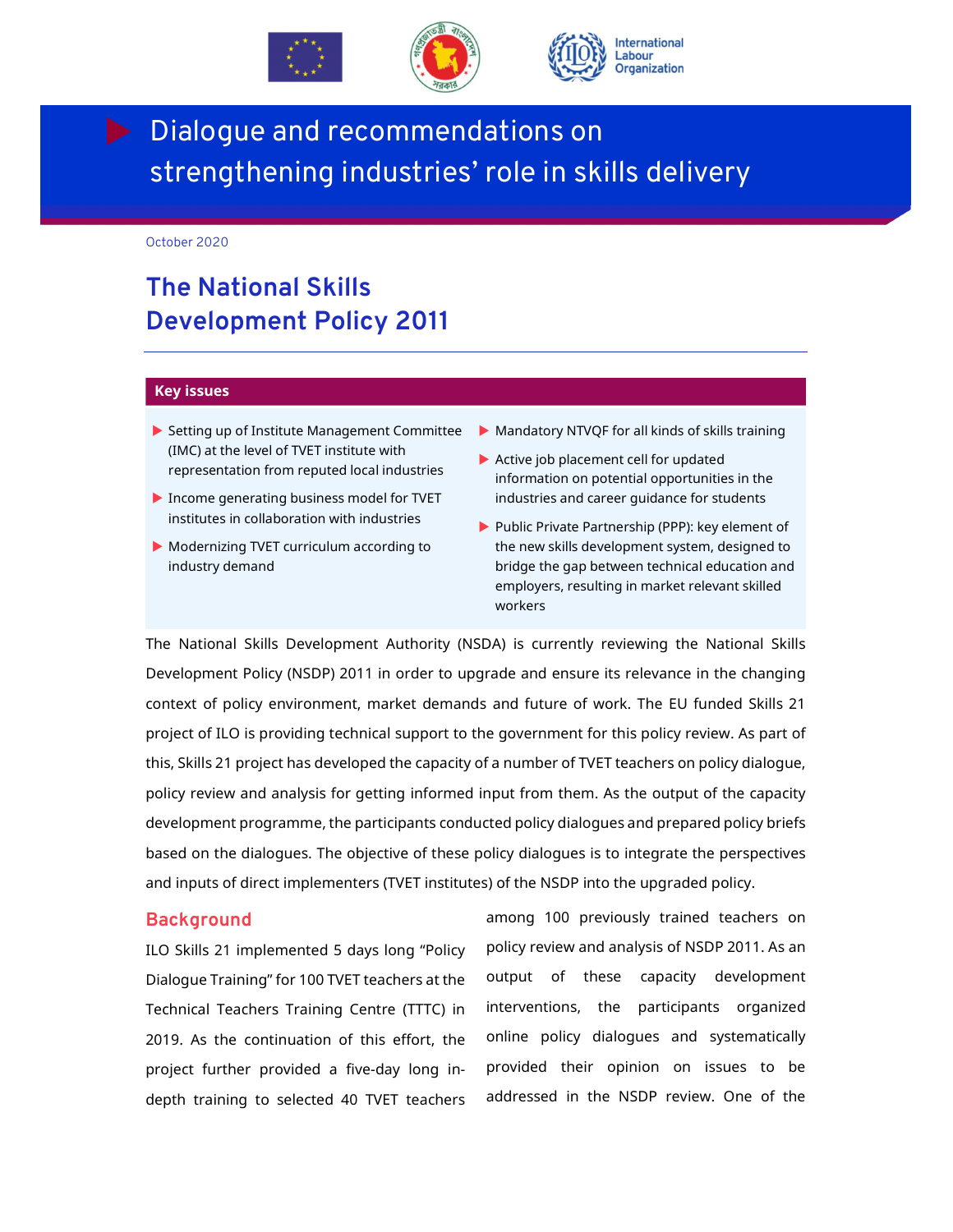policy dialogues conducted by the training participants titled "Strengthen role of industry for TVET sector".

### **The discussion**

The policy discussion brought out different issues relevant to the NSDP from the perspective of strengthening industry's role in skills development. The participants highlighted various measures to strengthen industry's role that can be addressed through NSDP. The suggested measures included incentivising industries for recruiting certified skilled workers, engaging industry representative in institute's management committee, strengthening public private partnership (PPP) through developing business models, modernizing curriculum according to industry demand, making NTVQF mandatory for skills training, developing linkages with institute's job placement cells and strengthening active functioning of Industry Skills Councils (ISC).

Whereas NSDP 2011 mainly focuses on Industry Skills Council (ISC) and PPP only, many other important issues need to be brought in the revised policy for strengthening industry's role in skills development. Industries have a major role in analysing skills gap. Hence, the revised skills policy should prioritize industry's engagement in skills gap analysis and addressing those needs. Industry's engagement with training institutes should be pivotal in the policy to support skills training and enhancing job prospects of the trainees. Discussants emphasized that the policy can incentivise the industry to recruit certified skilled workers. This can make the industry owners engage more closely with the training and education system in TVET. As a part of private sector engagement in TVET, **setting up of Institute** 

**Management Committee (IMC) at the TVET institute with representation from reputed industries was one of the key recommendations.**  Reflecting on the financial sustainability of the institutes, the idea of **introducing income generating business model for TVET institutes** was suggested to support the students transform their theoretical knowledge into practical one and supporting the local market at the same time. Participants proposed a workable model through the collaboration between institutes and industries where the industries will invest in raw materials and receive products from the institutes.

Another area that needs attention is **modernizing the curriculum according to industry demand***.*  Changing the TVET curriculum according to changing industry demands should, thus, be accommodated in the policy. The institutes should run industry relevant courses Participants deliberated upon regular visits of the management and instructional staff to the industry as an effective approach in upgrading the course and equipment with the latest technology.

### **Issues that are limiting the successful industry engagement:**

- lack of initiative of NSDA as well as ISC
- **a** lack of effective communication between industry and institution at the local level and industry and NSDA at the broader level
- **EX EX SE PARTICIPATION CONTROLLER** PARTICIPATION AWARENESS of industries in skills development
- lack of funding and incentives for industrial attachment

Despite NSDP 2011 mentions about adopting the National Technical and Vocational Qualifications Framework (NTVQF), institutes lack both trained teachers and equipment to implement NTVQF.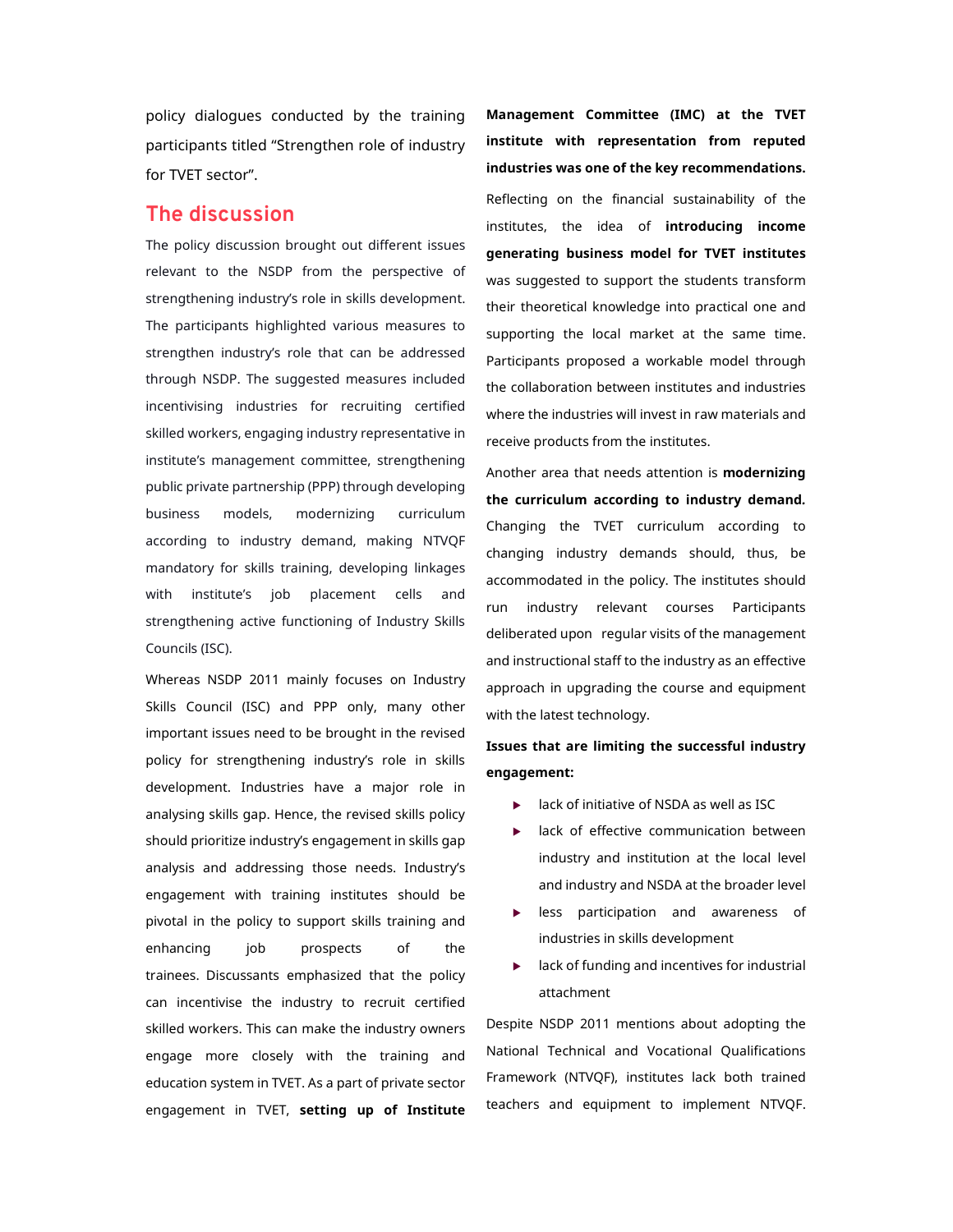Initiatives need to be taken for promotion of skills training and NTVQF certification for the benefit of both the workers and industry. Participants at the policy dialogue suggested to make **NTVQF mandatory for all kinds of skills training in the policy.** DTE, BMET and the relevant Ministry should emphasize this and take necessary initiatives for implementation.

**An actively functioning Industry Skills Councils (ISCs) can support to achieve the target for strengthening the relationship between Industry and Training Institutions by bringing together the major enterprises and industry bodies to discuss skill development issues.** 

Emphasis was given to an active **Job Placement Cell** with specific responsibility of industry engagement and career guidance. Responsible job placement officers can maintain liaison with industries to get information about potential opportunities and guide students accordingly. This was considered discussed as an effective approach towards building good relation between employer organizations and the institutes.

**Public Private Partnership (PPP)** is another effective initiative towards Industry-Institute linkages. Such partnership is a key element of the new skills development system designed to bridge the gap between technical education and employers, resulting in industry relevant skilled workers. TVET institutes may collaborate with industries for upgraded training of students using their machineries and engage them in the production. It would be suitable especially in those cases where machineries are too expensive to operate for the training purpose and the training materials are also costly. Industry will use the end products of the training production and this will facilitate the practical training using advanced machineries. This way industry, institute and trainees- all will get the most benefit out of it.

A number of policy recommendations came from the participants on strengthening industries' role in skills delivery. Incorporating these issues in the policy will guide both TVET institutes and industries to take necessary actions that will ultimately benefit TVET graduates to be more skilled, productive and demanding for the industries as well as for the country.